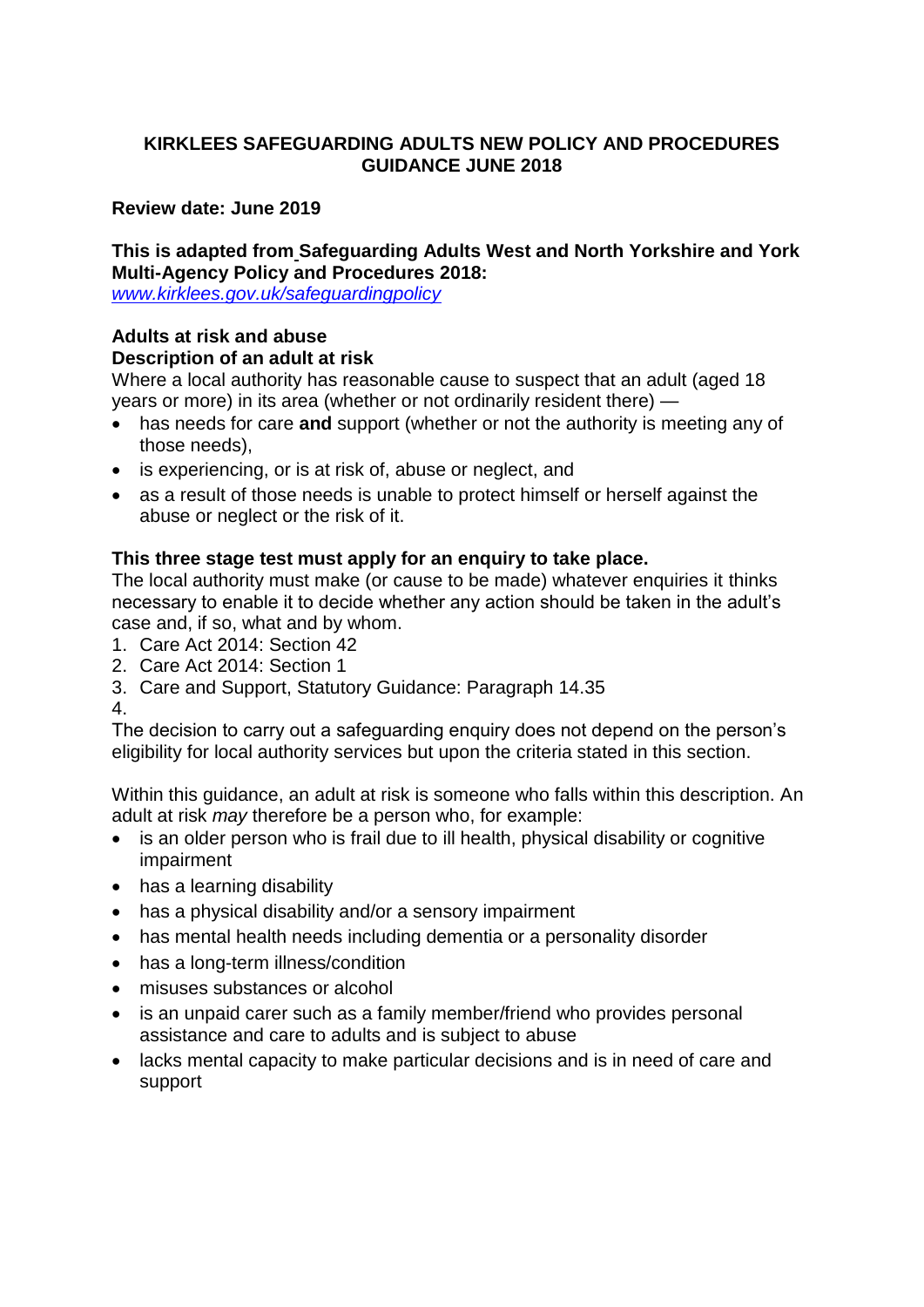# **Aims of safeguarding adults**

The aims of safeguarding adults are to:

- stop abuse or neglect wherever possible
- prevent harm and reduce the risk of abuse or neglect to adults with care and support needs
- safeguard adults in a way that supports them in making choices and having control about how they want to live
- promote an approach that concentrates on improving life for the adults concerned
- raise public awareness so that communities as a whole, alongside professionals play their part in preventing, identifying and responding to abuse and neglect
- providing information and support in in accessible ways to help people understand the different types of abuse, how to stay safe and how to Raise a Concern about the safety and wellbeing of an adult; and
- address what caused the abuse or neglect.

#### **Abuse**

Abuse of an adult at risk can take many forms. The following list is not exhaustive, but rather is illustrative of the kinds of abuse that might be experienced.

#### **Physical abuse**

Examples of physical abuse include: hitting, slapping, pushing, kicking, and misuse of medication, illegal restraint or inappropriate physical sanctions.

# **Restraint**

Unlawful or inappropriate use of restraint or physical interventions and/or unlawful deprivation of liberty are physical abuse. Someone is using restraint if they use force, or threaten to use force, to make someone do something they are resisting, or where a person's freedom of movement is restricted, whether they are resisting or not.

Restraint covers a wide range of actions. It includes the use of active or passive means to ensure that the person concerned does something, or does not do something they want to do, for example, the use of key pads to prevent people from going where they want to within a closed environment.

Use of restraint can be justified to prevent harm to a person who lacks mental capacity, as long as it is a proportionate response to the likelihood and seriousness of the harm.

There is a distinction to be drawn between restraint, restriction and deprivation of liberty. A judgement as to whether a person is being deprived of liberty will depend on the particular circumstances of the case, taking into account the degree of intensity, type of restriction, duration, the effect and the manner of the implementation of the measure in question. In extreme circumstances unlawful or inappropriate use of restraint may also constitute a criminal offence.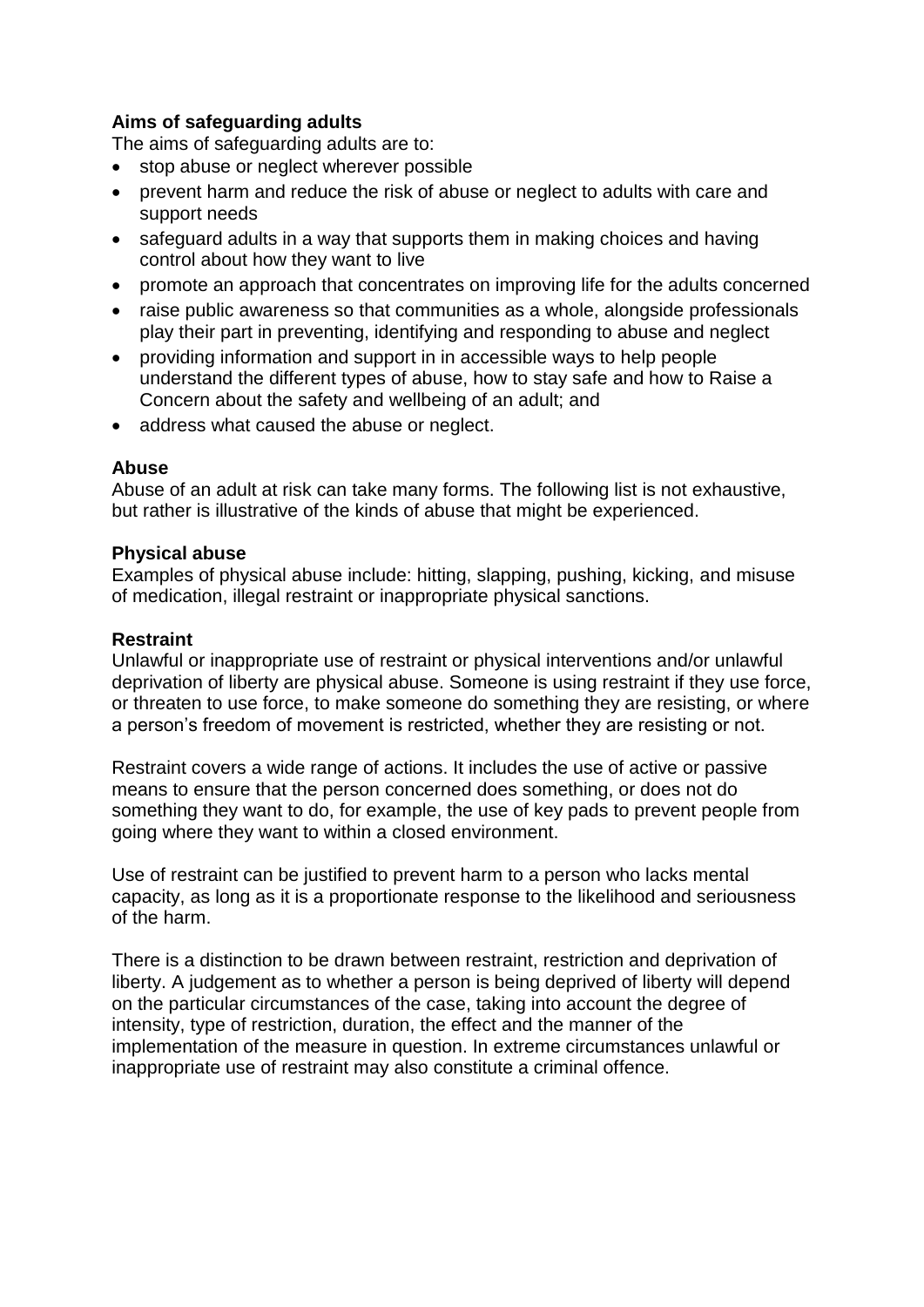#### **Domestic violence**

Examples of domestic violence include psychological, physical, sexual, financial, emotional abuse; as well as so called 'honour' based violence, forced marriage and female genital mutilation. Many people think that domestic abuse is about intimate partners, or abuse of women by men, but it may also be caused by wider family members, and committed by women towards men and in same sex relationships, as made clear in the Home Office definition: "An incident or pattern of incidents of controlling, coercive or threatening behaviour, violence or abuse… by someone who is or has been an intimate partner or family member regardless of gender or sexuality."

#### **Sexual abuse**

Examples of sexual abuse include - rape and sexual assault or sexual acts to which the adult at risk has not consented, or could not consent or was pressured into consenting. Sexual acts would include being made to watch sexual activity. Sexual abuse is not confined to issues of consent, the following factors should also be considered:

- Any sexual relationships or inappropriate sexualised behaviour between a member of staff and a service user are always abusive and should lead to disciplinary proceedings.
- A sexual act between a care worker and a service user with a mental disorder is also a specific criminal offence under Sections 38–42 of the Sexual Offences Act 2003.

#### **Psychological abuse**

Examples of psychological/emotional abuse include - threats of harm or abandonment, deprivation of contact, humiliation, blaming, controlling, intimidation, coercion, harassment, verbal abuse, cyber bullying, isolation or unreasonable and unjustified withdrawal from services or supportive networks. This is behaviour that has a harmful effect on the person's emotional health and development or any actions that result in: mental distress/ the denial of basic human and civil rights such as self-expression, privacy and dignity/ negating the right of the adult at risk to make choices and undermining their self- esteem/ isolation and over-dependence that has a harmful effect on the person's emotional health, development or well-being. Psychological/emotional abuse can result from other abusive acts and therefore may occur as a result of or alongside other types of abusive behaviour.

#### **Financial and material abuse**

Financial and material abuse is a crime. It is the use of a person's property, assets, income, funds or any resources without their informed consent or authorisation. It includes: theft, fraud, internet scamming, and coercion in relation to an adult's financial affairs or arrangements, such as wills, property, inheritance or financial transactions.

Exploitation or the misuse or misappropriation of property, possessions or benefits/ The misuse of an enduring power of attorney or a lasting power of attorney, or appointeeship.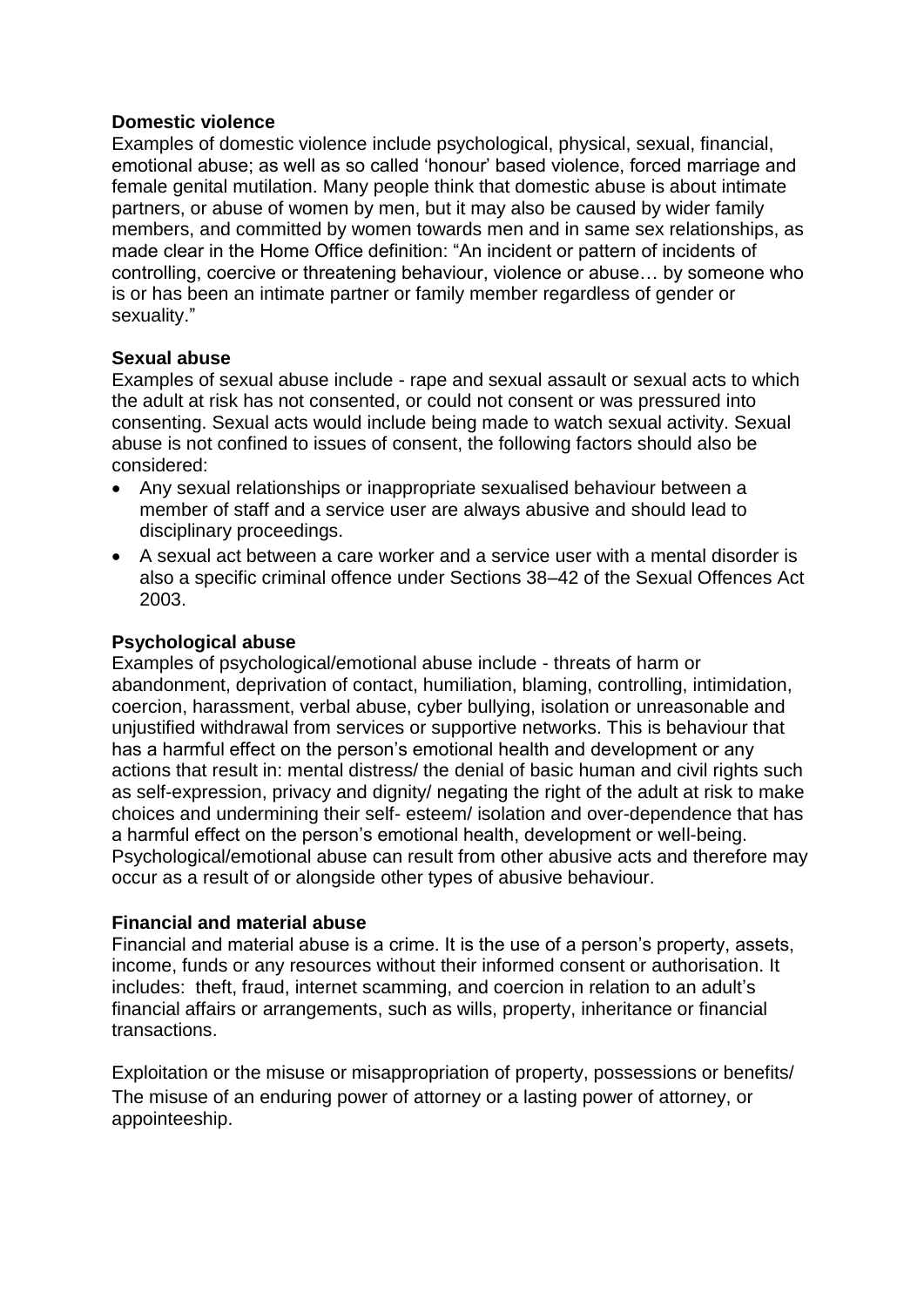#### **Modern slavery**

Modern slavery includes human trafficking, forced labour and domestic servitude. Traffickers and slave masters use the means they have at their disposal to coerce, deceive and force individuals into a life of abuse, servitude and inhuman treatment.

#### **Discriminatory abuse**

Examples of discriminatory abuse include - abuse based on a person's race, gender, gender identity, age, disability, sexual orientation or religion; or other forms of harassment, slurs or similar treatment or hate crime/hate incident. Discriminatory abuse exists when values, beliefs or culture result in a misuse of power that denies opportunity to some groups or individuals. It can result from situations that exploit a person's vulnerability by treating the person in a way that excludes them from opportunities they should have as equal citizens, for example, education, health, justice and access to services and protection.

#### **Neglect and acts of omission**

Examples of neglect and acts of omission include - ignoring medical or physical care needs, failure to provide access to appropriate health, social care or educational services, the withholding of the necessities of life, such as medication, adequate nutrition and heating. Neglect and acts of omission concern the failure of any person who has responsibility for the care of an adult at risk to provide the amount and type of care that a reasonable person would be expected to provide. Neglect and acts of omission can be intentional or unintentional.

Intentional acts involve: wilfully failing to provide care, wilfully preventing the adult at risk from getting the care they need, being reckless about the consequences of the person not getting the care they need.

If the individual committing the neglect or acts of omission is aware of the consequences and the potential for harm to result from the lack of action(s), then it is intentional in nature. Wilful neglect can be a criminal offence. Unintentional neglect or acts of omission could result from a unpaid carer failing to meet the needs of the adult at risk because they do not understand their needs, or may not know about services that are available or because their own needs prevent them from being able to give the care the person needs. It may also occur if the individual is unaware of or does not understand the possible effect of their lack of action on the adult at risk.

#### **Organisational abuse**

Whenever any form of abuse is caused by an organisation, it may be organisational abuse. Organisational abuse includes neglect and poor practice within an institution or specific care setting such as a hospital or care home, for example, or in relation to care provided in one's own home. This may range from one off incidents to on-going ill-treatment. It can be through neglect or poor professional practice as a result of the structure, policies, processes and practices within an organisation.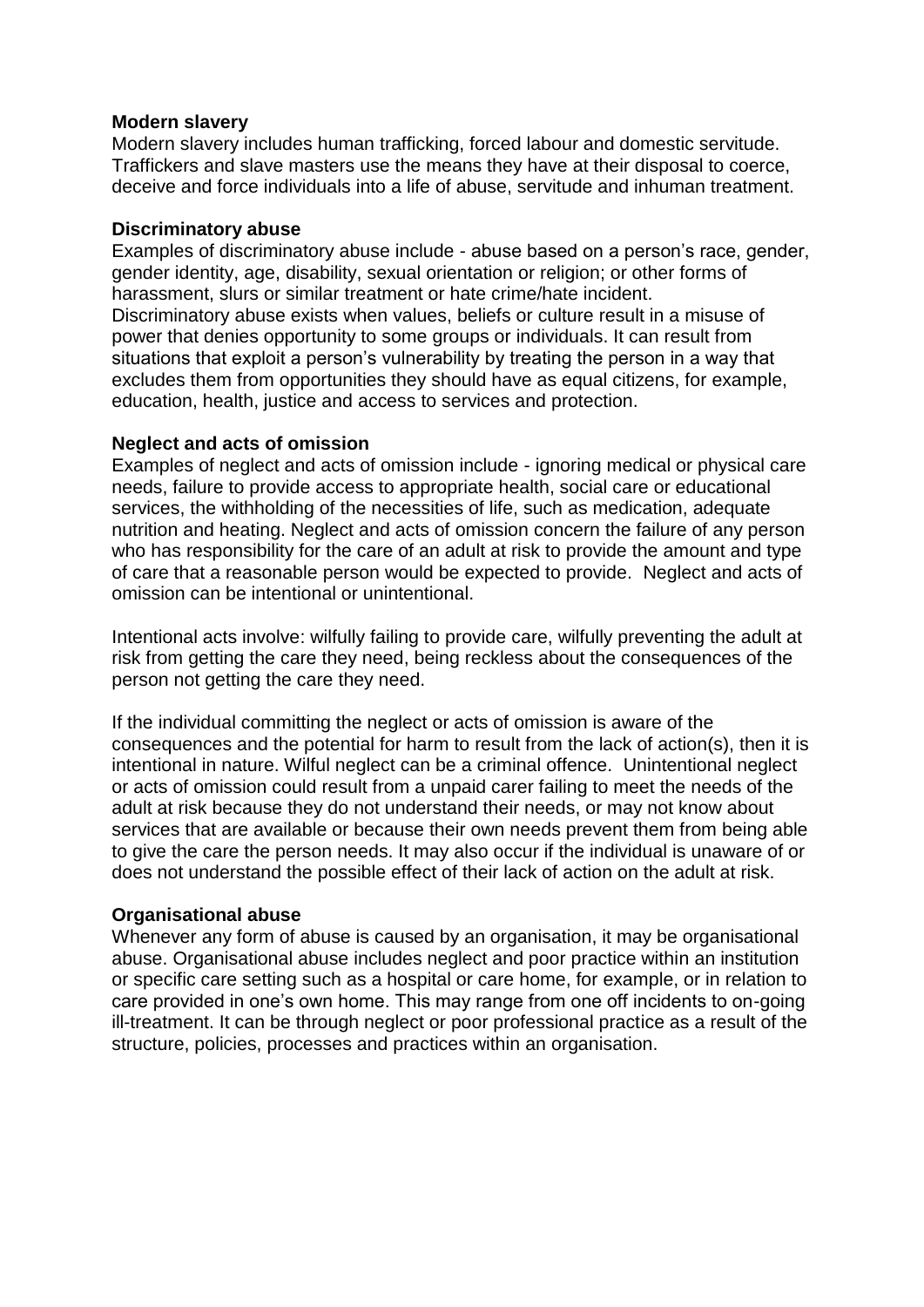## **Self-neglect**

Self-neglect covers a wide range of behaviours, such as neglecting to care for one's personal hygiene, health or surroundings and includes behaviours such as hoarding. Where a person lacks mental capacity in relation to their care and support needs, decisions should be made in the person's best interests as required under the Mental Capacity Act 2005. However, if a person has mental capacity in relation to their care and support needs, or where issues of capacity are or have been difficult to assess, a response within the safeguarding adults procedure may sometimes be appropriate.

This should be considered where:

- a person is declining assistance in relation to their care and support needs, and
- the impact of their decision, has or is likely to have a substantial impact on their overall individual wellbeing.

This will be those situations where usual attempts to engage the person with necessary support have been unsuccessful, and a significant risk of harm remains. It will also often, but not always, be those cases where a multi-agency response is required to respond to the concerns. There may also be occasions where a person lacks mental capacity, but there are complex circumstances that prevent actions being taken in the person's 'best interests', and a response within the safeguarding adults procedure is appropriate and proportionate to the concerns.

#### **Patterns of abuse**

Abuse can take place in any context. It may occur when an adult at risk lives alone or with a relative; it may also occur within nursing, residential or day care settings, within hospitals or other places previously assumed safe, or in public places. Patterns of abuse may reflect very different dynamics, such as:

- serial abuse in which someone seeks out and 'grooms' individuals. Sexual abuse sometimes falls into this pattern as do some forms of financial abuse.
- long term abuse may occur in the context of an ongoing relationship such as domestic violence between partners or generations or persistent psychological abuse
- opportunistic abuse such as theft occurring because money or jewellery has been left lying around
- self-neglect where a person declines support and assistance with their care and support needs impacting on their individual wellbeing.

Abuse may consist of:

- a single or repeated acts
- an act of commission or omission
- multiple acts, for example, an adult at risk may be neglected and also being financially abused

Abuse may be intentional or unintentional. A number of abusive acts are crimes and informing the police must be a key consideration.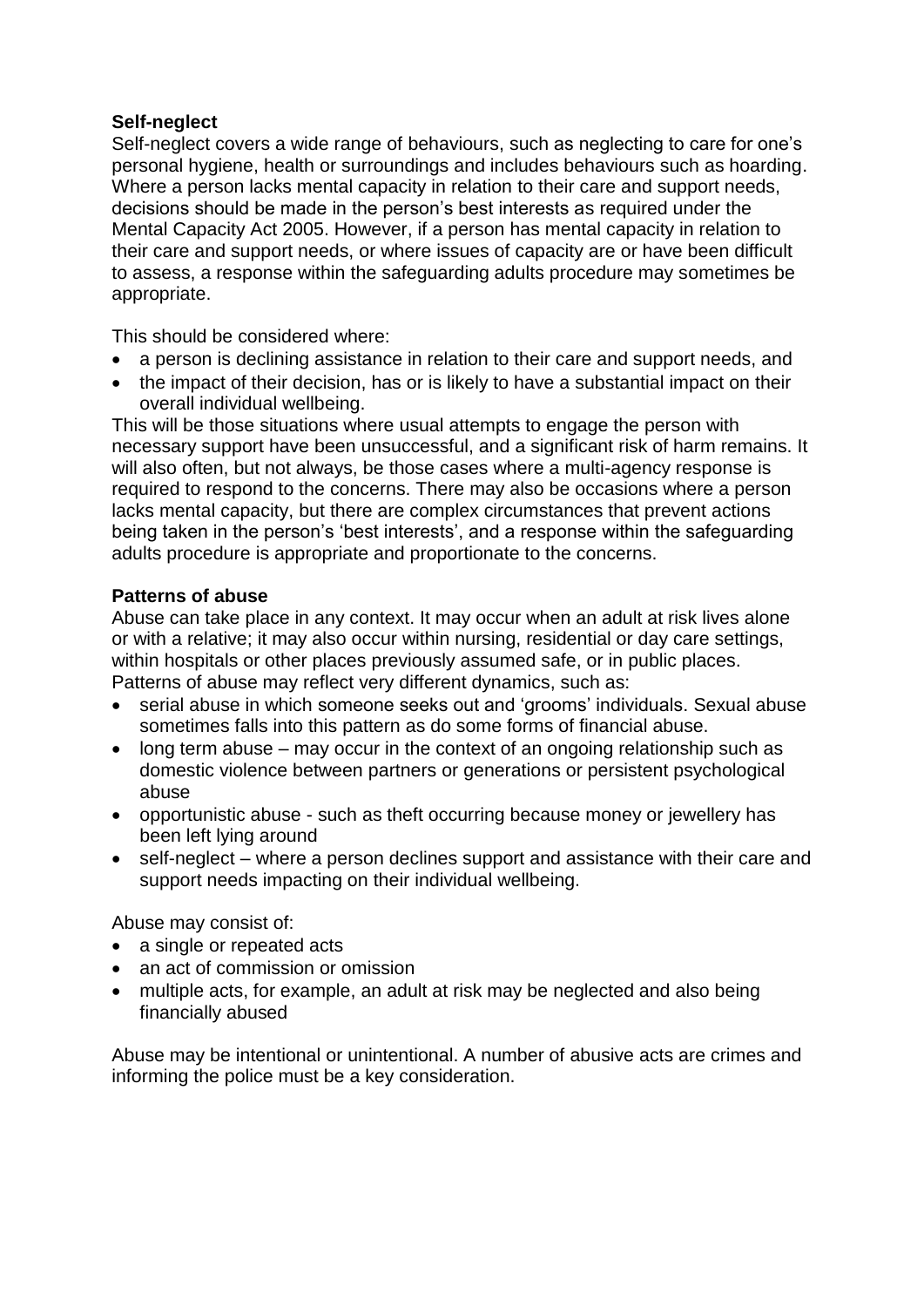# **Who might commit abuse?**

This procedure is relevant to all incidents of abuse, regardless of who has committed them. Anyone might be responsible for abuse, including:

- a member of staff, a proprietor or service manager
- a member of a recognised professional group
- a service user, or other adult at risk
- a volunteer
- a member of a community group such as place of worship or social club
- a spouse, relative, member of the person's social network or an unpaid carer
- a child, including the person's own son or daughter
- a neighbour, member of the public or stranger; or
- a person who deliberately targets adults at risk in order to exploit them

# **Abuse by another adult at risk**

It is the nature of the incident and its impact, rather than the nature of the relationship between those concerned that are the important factors in determining the need for the safeguarding adults procedure to be followed. The safety of the adult at risk will be of primary importance. However, where the person causing harm is also an adult with care and support needs, there may also be ongoing responsibilities for their welfare. Consideration may be required as to how their care and support needs are being provided for, and whether the incident reveals unmet needs. Such an assessment should be undertaken separately from the person experiencing abuse.

It will be necessary for such an assessment to consider:

- whether the person causing the harm is able to understand his/her actions
- whether actions reflects unmet needs of the person causing the harm
- the risk that the person causing the harm will further abuse the adult at risk or others
- the support/care needs of that individual

# **Abuse by and of unpaid carers**

A response within this Multi-Agency Safeguarding Adults Policy and Procedure may be required in the following circumstances:

- An unpaid carer may experience intentional or unintentional harm from the adult they are trying to support or from professionals and organisations they are in contact with.
- An unpaid carer may intentionally or intentionally harm or neglect the adult they support on their own or with others.

When a safeguarding concern is raised regarding a relative or unpaid carer, consideration should be given to the specific circumstances, the nature of the issues and the appropriate proportionate response.

The decision should consider an outcome which supports or offers the opportunity to develop, or maintain, a private life which includes those people with whom the adult at risk wishes to establish, develop or continue a relationship. Responses should ordinarily seek to support the continuation of family and caring relationships where this is consistent with the wishes and desired outcomes of those concerned.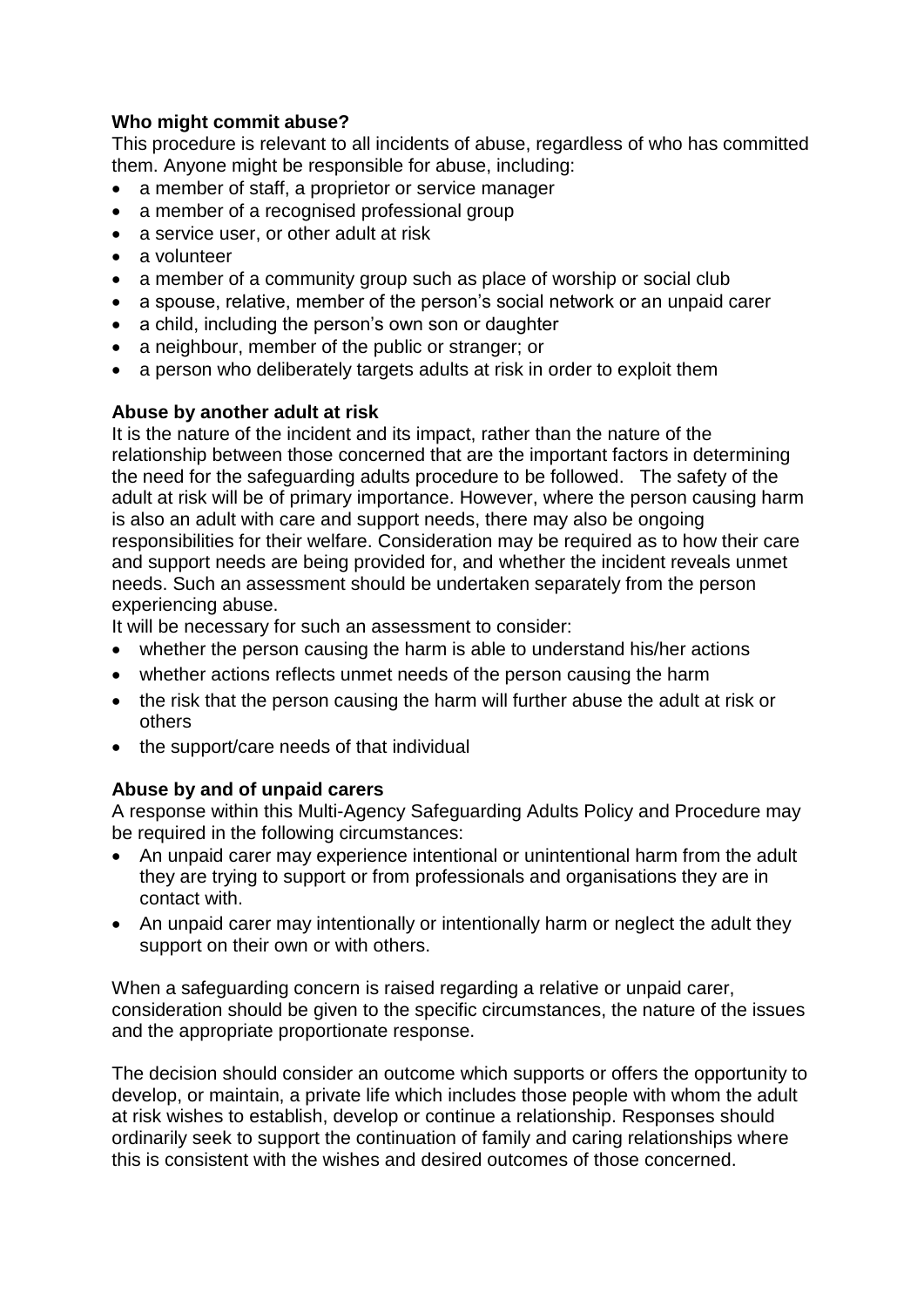# **Abuse by 'persons in positions of trust'**

The term 'persons in positions of trust' refers to an employee, volunteer, or student (paid or unpaid) who works with adults with care and support needs. In the event a 'person in position of trust' is alleged to have abused an adult with care and support needs, or may pose a risk of abuse to an adult with care and support needs, it is essential that the concerns are appropriately reported and responded to. The following concerns must be reported to the local authority:

- A 'person in a position of trust' has or is alleged to have abused an adult with care and support needs
- A 'person in a position of trust' has behaved (or is alleged to have behaved) towards another adult in a way that indicates that they may pose a risk of harm to an adult with care and support needs. This could include situations involving an investigation into a criminal offence, even if the victim is not a person with care and support needs
- A 'person in a position of trust' has behaved (or is alleged to have behaved) towards children in a way which means they may pose a risk of harm to adults with care and support needs.

These concerns could emerge from the persons home and personal life or circumstances, as well as within their work.

The Designated Adults Safeguarding Manager (DASM) for the local authority will provide coordination and management oversight of concerns, to ensure that the risks posed by a 'person in position of trust' are managed appropriately. The Local Authority DASM will work with the organisation responsible for the work of the 'person in a position of trust' and other relevant parties to achieve this.

The organisation responsible for the employee, volunteer or student may also need to:

- Invoke its disciplinary procedure
- Undertake enquiries on behalf of the local authority, providing evidence of their findings as required.
- Consider the need to make a referral to the Disclosure and Barring Service
- Consider the need to refer the concerns to the relevant professional group under the relevant code of conduct for the profession
- Report the concerns to the police, if a crime is suspected
- Inform the Care Quality Commission (regulated care providers)
- Provide the relevant DASM(s) with demonstrable assurance that appropriate actions in relation to any identified risks are being undertaken
- Keep the relevant DASM(s) informed of actions and decision undertaken

#### **Abuse by children**

If an adult at risk is being abused by a child (including their own child), the response should involve the local authority children's services and domestic violence and abuse services as appropriate, in order to respond to the risks of harm.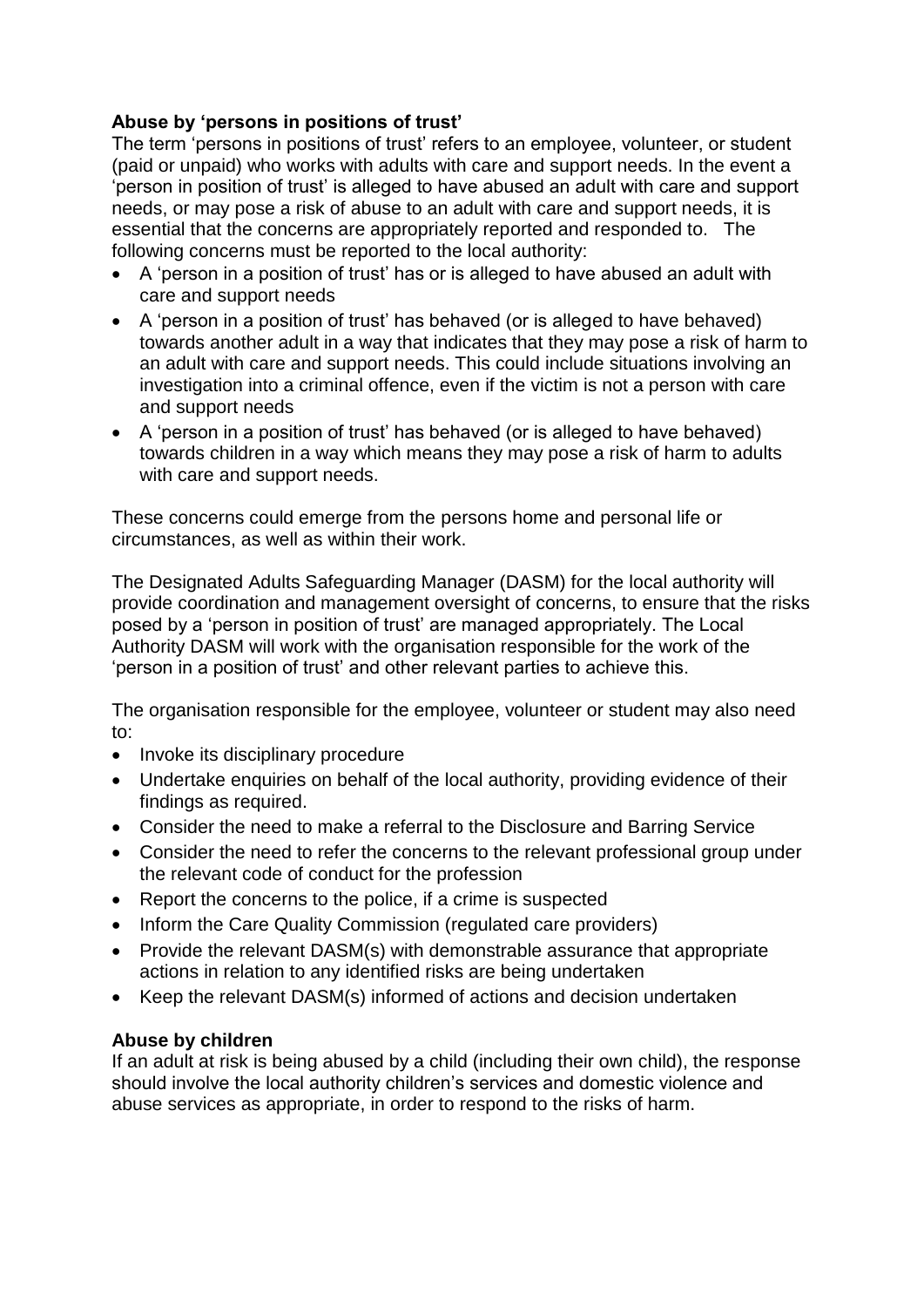## **PRINCIPLES AND VALUES**

This Multi-Agency Safeguarding Adults Policy and Procedure is founded on the following safeguarding principles and values that govern how the safeguarding adults procedure should be implemented. These principles and values are based upon national guidance on achieving good outcomes for adults at risk:

#### **Making safeguarding personal**

Safeguarding means protecting an adult's right to live in safety, free from abuse and neglect. It is about people and organisations working together to prevent and stop both the risks and experience of abuse or neglect, while at the same time making sure that the adult's wellbeing is promoted including, where appropriate, having regard to their views, wishes, feelings and beliefs in deciding on any action. This must recognise that adults sometimes have complex interpersonal relationships and may be ambivalent, unclear or unrealistic about their personal circumstances. Organisations should always promote the adult's wellbeing in their safeguarding arrangements. People have complex lives and being safe is only one of the things they want for themselves. Professionals should work with the adult to establish what being safe means to them and how that can be best achieved. Professionals and other staff should not be advocating "safety" measures that do not take account of individual well-being, as defined in Section 1 of the Care Act 2014.

The focus of the safeguarding adults procedure is on achieving an outcome which supports or offers the person the opportunity to develop or to maintain a private life. This includes the wishes of the adult at risk to establish, develop or continue a relationship and their right to make an informed choice. Practice should involve seeking the person's desired outcomes at the outset and throughout the safeguarding arrangements, and checking whether the desired outcomes have been achieved.

Intervention should be proportionate to the harm caused, or the possibility of future harm. As well as thinking about an individual's physical safety it is necessary to also consider the outcomes that they want to see and take into account their overall happiness and wellbeing. For example, someone with mental capacity may choose to overlook a relative taking money from them when they do the shopping for the sake of their relationship with that relative, because the relationship has the overall effect (outcomes) of improving the life of the adult, including their safety, happiness and mental well-being.

The assessment of risk should be based on the fact that some risk is an inevitable consequence of life. The objective is not necessarily to eliminate risk, but to reduce risk so as to enable a person to safely maintain their independence and well-being wherever possible.

Assessments of risk should be undertaken in partnership with the person at risk, who should be supported to weigh up risks against possible solutions. People need to be able to decide for themselves where the balance lies in their own life, between living with an identified risk and the impact of any Safeguarding Plan on their independence and/or lifestyle.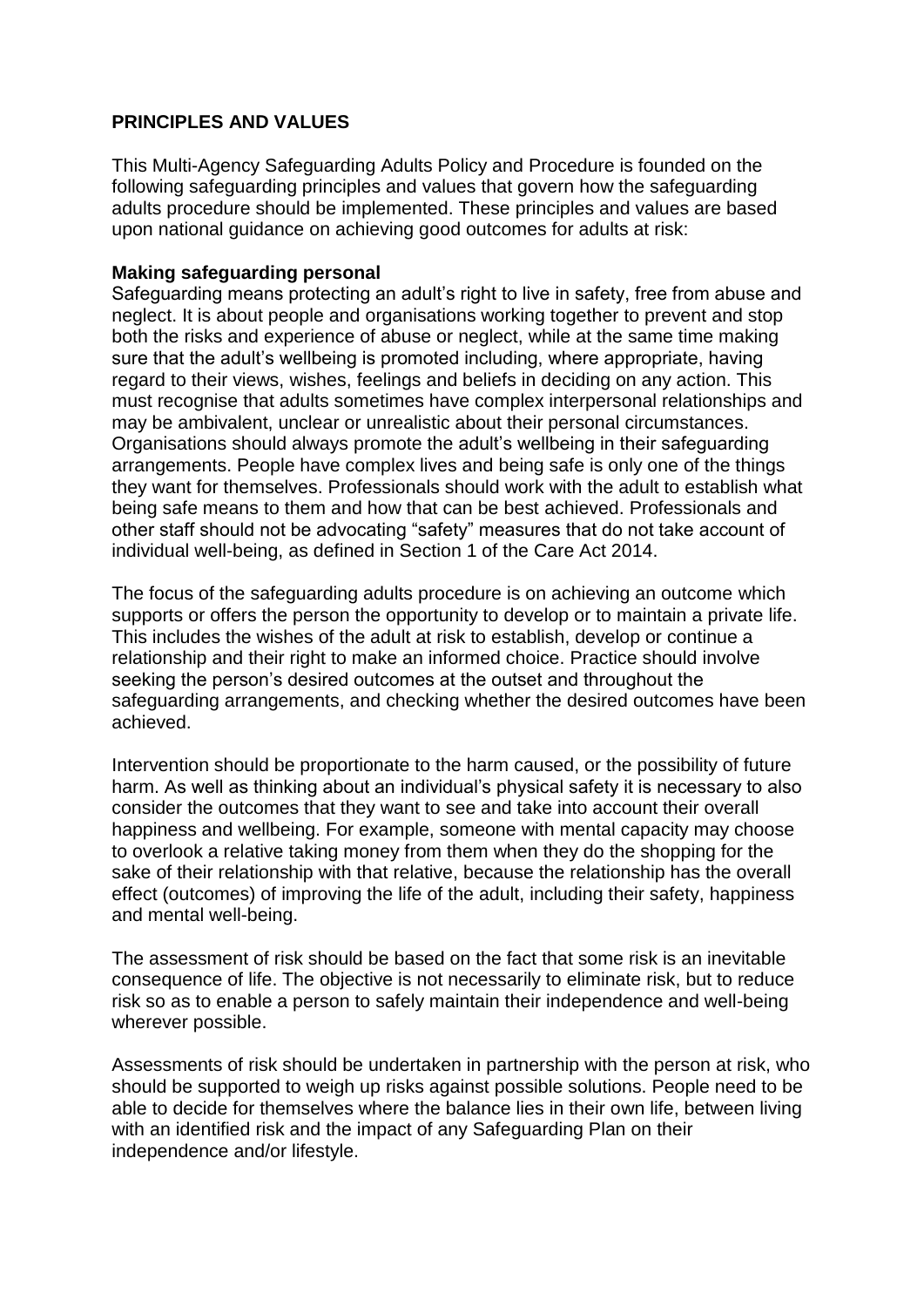It is important to listen to the adult at risk both in terms of the alleged abuse and in terms of what resolution they want. The views of the adult at risk should be taken seriously and acted upon in an appropriate manner. Individuals have a right to privacy; to be treated with dignity and to be enabled to live an independent life.

#### **Mental capacity**

The law presumes that adults have mental capacity to make their own decisions. However there will be times and situations in which an individual lacks mental capacity in relation to particular decisions. Issues of mental capacity and the ability to give informed consent are central to decisions and actions within the safeguarding adults procedure. All interventions need to take into account the ability of adults to make informed choices about the way they want to live and the risks they want to take.

The Mental Capacity Act 2005 provides a statutory framework to empower and protect people who may lack mental capacity to make decisions for themselves and establishes a framework for making decisions on their behalf. This applies whether the decisions are life-changing events or everyday matters. All decisions taken within the safeguarding adults procedure must comply with the Act. The Act says that: "… a person lacks capacity in relation to a matter if at the material time he is unable to make a decision for himself in relation to the matter because of an impairment of, or disturbance in the functioning of the mind or brain" *(Mental Capacity Act 2005).* 

- Further, a person is not able to make a decision if they are unable to:
- understand the information relevant to the decision or
- retain that information long enough for them to make the decision or
- use or weigh that information as part of the process of making the decision or
- communicate their decision (whether by talking, using sign language or by any other means such as muscle movements, blinking an eye or squeezing a hand)

Mental capacity is time and decision-specific. This means that a person may be able to make some decisions but not others at a particular point in time. For example, a person may have the mental capacity to consent to a simple medical examination but not to major surgery. Their ability to make a decision may also fluctuate over time.

Section 44 of the Act makes it a specific criminal offence to wilfully ill-treat or neglect a person who lacks mental capacity.

#### **Safeguarding Adults Procedure**

The procedure explains how to Raise a Safeguarding Concern and the process that is subsequently followed. Whenever issues of abuse or neglect are being responded to, the following principles and values should be adhered to:

- 1. Empowerment supporting the adult at risk to be in control of decisions about their own life
- 2. Protection taking action to safeguard adults at risk from abuse (taking into account the need for risk assessment and management, adherence to Mental Capacity Act, and respect for equality and diversity)
- 3. Prevention taking action to prevent abuse occurring and minimising the risk of abuse reoccurring in the future (see Policy: section 3)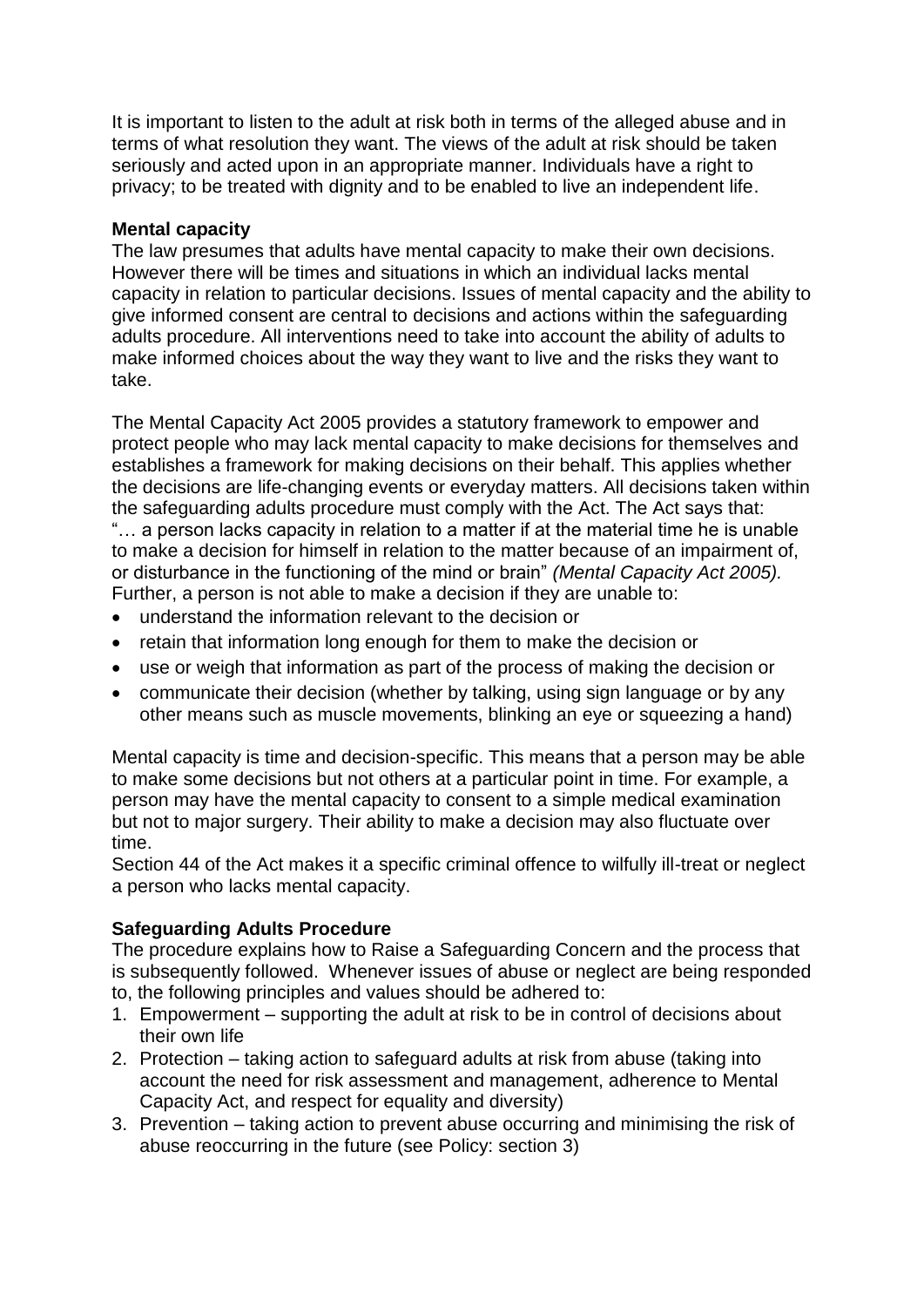- 4. Proportionality responding proportionally to the nature of the concern/allegation and the presenting risk; balancing the principles of empowerment and protection
- 5. Partnership working together as partners to prevent and respond effectively to incidents or allegations of abuse
- 6. Accountability ensuring decisions can be accounted for (taking into account: duty of care, defensible decision making, information sharing, and providing support for all those involved in the safeguarding adults procedure).

## **Designated roles within the safeguarding adults procedure**

The following roles are established by the safeguarding adults procedure. Each organisation will need to determine which groups of staff may fill relevant key roles.

## **Person Raising a Concern**

Anyone who has concerns about potential abuse or neglect can raise their concerns with the local authority. They would do this by reporting their concerns to the safeguarding adults contact point. The Person Raising a Concern also has a role in responding, where possible, to any immediate safety concerns.

The Person Raising a Concern could be the adult at risk, their friend, relative or member of the public, a member of staff or volunteer. In an organisation, the person who raises a concern is often the Safeguarding Concerns Manager (see below); however any member of staff or volunteer may Raise a Concern where this is necessary or appropriate.

# **Safeguarding Concerns Manager**

The Safeguarding Concerns Manager is a nominated person or people within an organisation. The Safeguarding Concerns Manager will usually be responsible for Raising a Concern with the local authority on behalf of their organisation, and for taking action to ensure that immediate safety issues are addressed. However any member of staff or volunteer may need to undertake these actions, for example, where the need is urgent or the Safeguarding Concerns Manager is unavailable. The role includes:

- deciding whether to raise a safeguarding concern with the local authority
- ensuring that immediate safety issues are addressed, other parties notified (such as the regulator) and that staff are supported.
- ensuring they are kept informed when a member of staff (or volunteer) has raised a concern
- establishing the desired outcomes of the adult at risk
- The Safeguarding Concerns Manager is a person within the organisation who will ordinarily be responsible for:
- deciding whether to raise a safeguarding concern with the local authority
- taking immediate actions, wherever possible, to ensure the adult at risk is safe from abuse or neglect

However, where a situation is urgent or serious, **any member of staff (or volunteer)** may need to undertake these actions, particularly where:

- contacting the Safeguarding Concerns Manager would result in undue delay and thereby place someone at risk
- the Safeguarding Concerns Manager has been contacted and they have not taken action